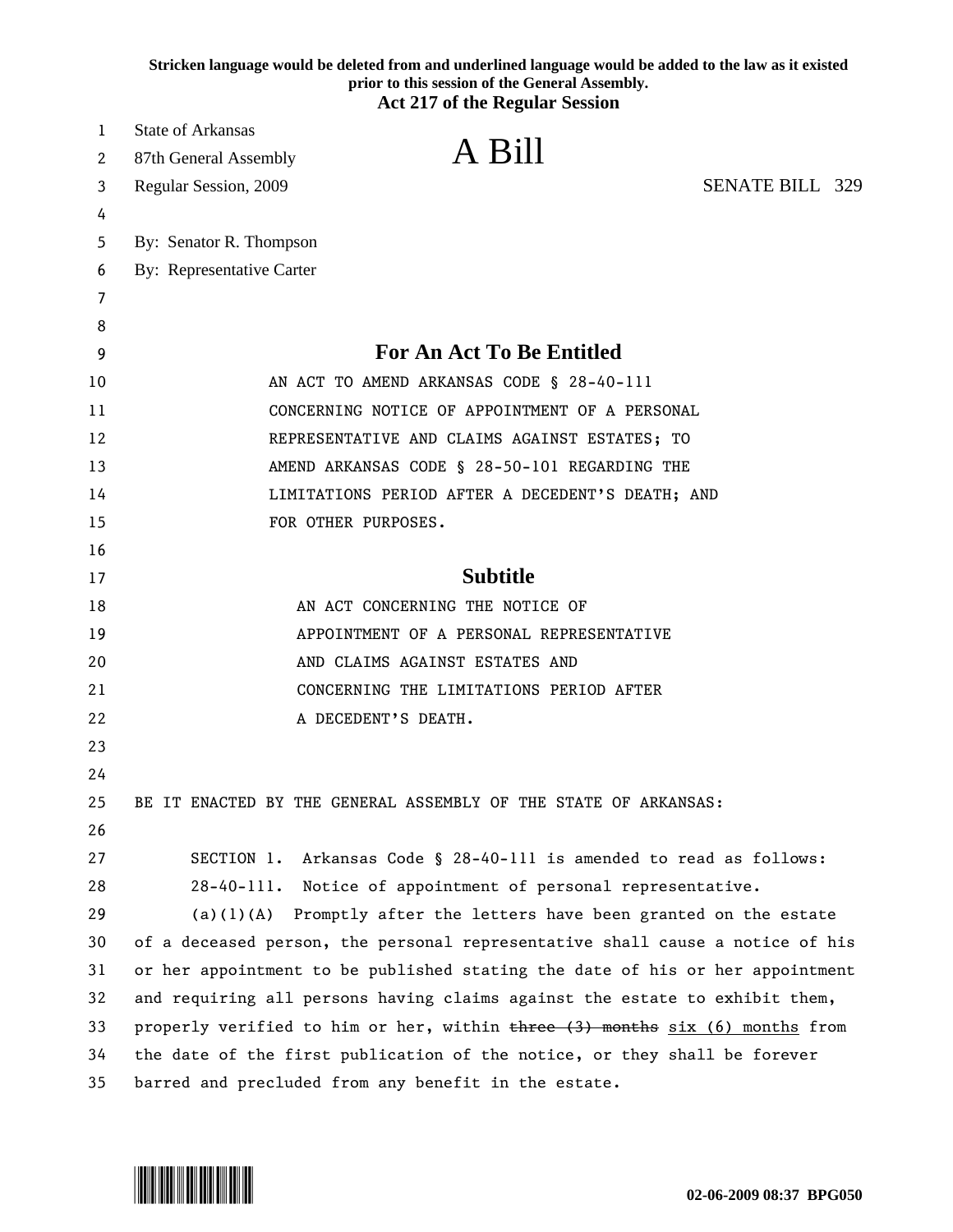1 (B) However, claims Claims for injury or death caused by 2 the negligence of the decedent shall also be filed within six (6) months from 3 the date of first publication of the notice, or they shall be forever barred 4 and precluded any benefit in the estate.

5 (2) The notice shall state the mailing address of the personal 6 representative.

7 (3) If a will of the decedent has been probated, the notice 8 shall also state the date of admission of the will to probate and that a 9 contest of the order of probate can be effected only by filing a petition 10 within the time provided by law.

11 (4)(A) Within one (1) month after the first publication of the 12 notice, a copy of the notice shall also be served upon each heir and devisee 13 whose name and address are known and upon all unpaid creditors whose names, 14 status as creditors, and addresses are known to or reasonably ascertainable 15 by the personal representative, including the Department of Human Services if 16 it is known or could reasonably be ascertained that the department has 17 rendered services to the decedent, in accordance with  $\frac{28-1-112(b)(1)}{1}, \frac{2}{5}$ 18  $\sigma$   $\rightarrow$   $\left(3\right)$  § 28-1-112 (b)(1), 28-1-112 (b)(2), or 28-1-112 (b)(3).

19 (B)(i) Notice to the department shall be served upon the 20 Office of Chief Counsel, Decedent's Estates, P.O. Box 1437, Little Rock, AR 21 72203.

22 (ii) A copy of the petition for probate of a will or 23 administration of an estate and the decedent's social security number shall 24 be attached to the notice served upon the department.

25 (C)(i) If, thereafter, the names and addresses of any such 26 creditors are ascertained, a copy of the notice shall be promptly served upon 27 them.

28 (ii) The burden of proof on any issue as to whether 29 a creditor was known to or reasonably ascertainable by the personal 30 representative shall be upon the creditor claiming entitlement to such actual 31 notice.

32 (b) When a will is to be probated without an administration of the 33 estate, the notice shall be published by the proponents of the will and shall 34 state the mailing address of each of the one (1) or more proponents and the 35 name and address of the attorney for the proponents.

36 (c) The notice shall be in substantially the following form: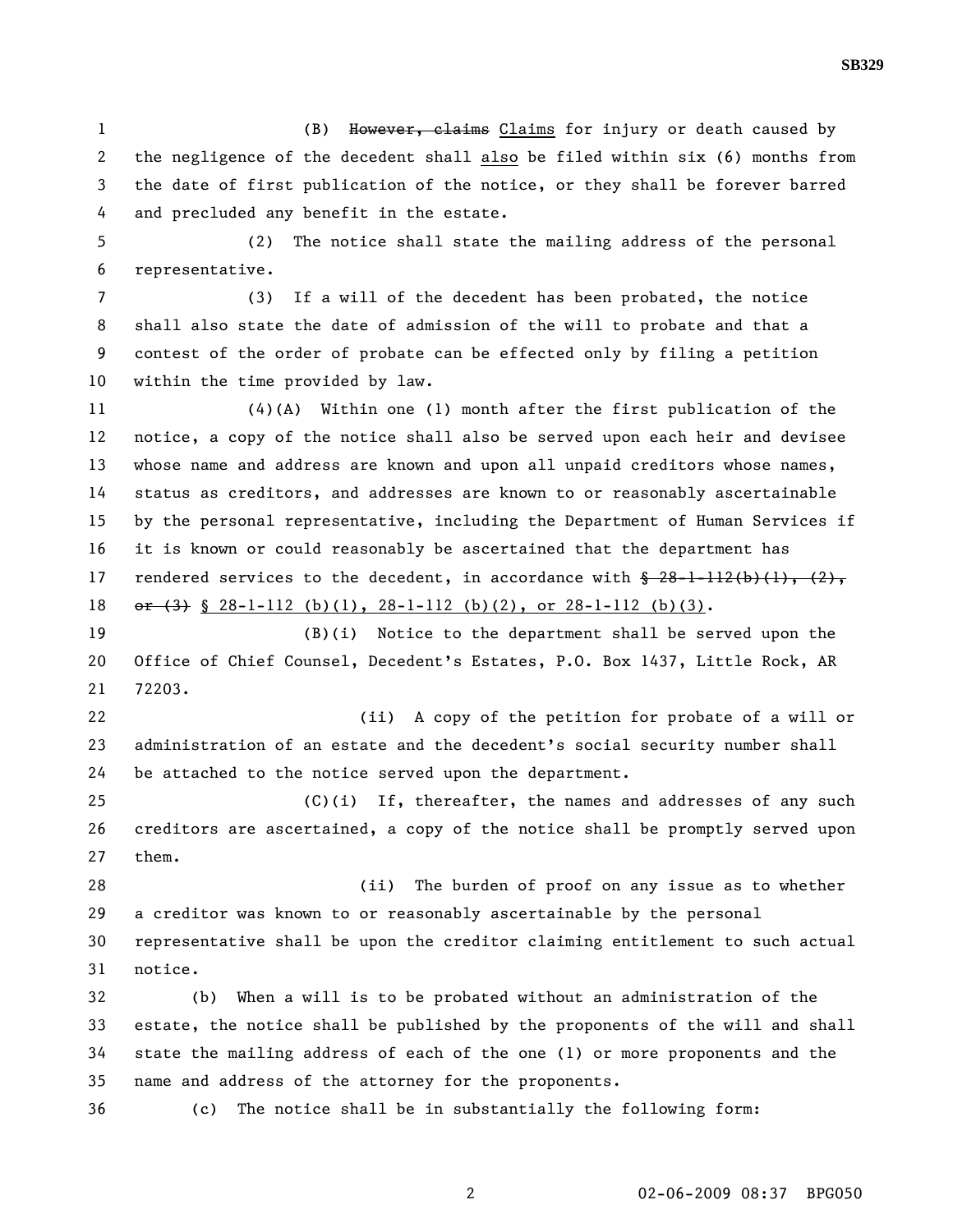| 1            | "In the Probate Circuit Court of  County,                                     |
|--------------|-------------------------------------------------------------------------------|
| $\mathbf{2}$ | Arkansas                                                                      |
| 3            | In the Matter of the Estate of  , Deceased. No.                               |
| 4            | .                                                                             |
| 5            | Last known address                                                            |
| 6            |                                                                               |
| 7            | Date of death                                                                 |
| 8            |                                                                               |
| 9            | (1) (To be used where no will.)                                               |
| 10           | The undersigned was appointed administrator of the estate of the              |
| 11           | above decedent on the  day of , 20                                            |
| 12           | (To be used when a will is probated and a personal<br>(2)                     |
| 13           | representative appointed.)                                                    |
| 14           | An instrument dated  was on the day of                                        |
| 15           | 20, admitted to probate as the last will of the above named decedent          |
| 16           | and the undersigned has been appointed executor (or administrator)            |
| 17           | thereunder. Contest of the probate of the will can be effected only by        |
| 18           | filing a petition within the time provided by law.                            |
| 19           | (3) (To be used when a will is probated but no personal                       |
| 20           | representative appointed.)                                                    |
| 21           | An instrument dated was on the day of ,                                       |
| 22           | 20, admitted to probate as the last will of the above named decedent.         |
| 23           | Contest of the probate of the will can be effected only by filing within the  |
| 24           | time provided by law a petition for an order revoking or modifying the        |
| 25           | order admitting the will to probate, and delivering a copy of such petition   |
| 26           | to the undersigned proponent(s) or the undersigned attorney for the           |
| 27           | proponent(s) at his (their) address hereunder shown.                          |
| 28           | (To be used in cases where a personal representative is<br>(4)                |
| 29           | appointed.)                                                                   |
| 30           | All persons having claims against the estate must exhibit them, duly          |
| 31           | verified, to the undersigned within three (3) months six (6) months from the  |
| 32           | date of the first publication of this notice, or they shall be forever barred |
| 33           | and precluded from any benefit in the estate. However, claims for injury or   |
| 34           | death caused by the negligence of the decedent shall be filed within six      |
| 35           | (6) months from the date of first publication of the notice, or they shall    |
| 36           | be forever barred and precluded from any benefit in the estate.               |